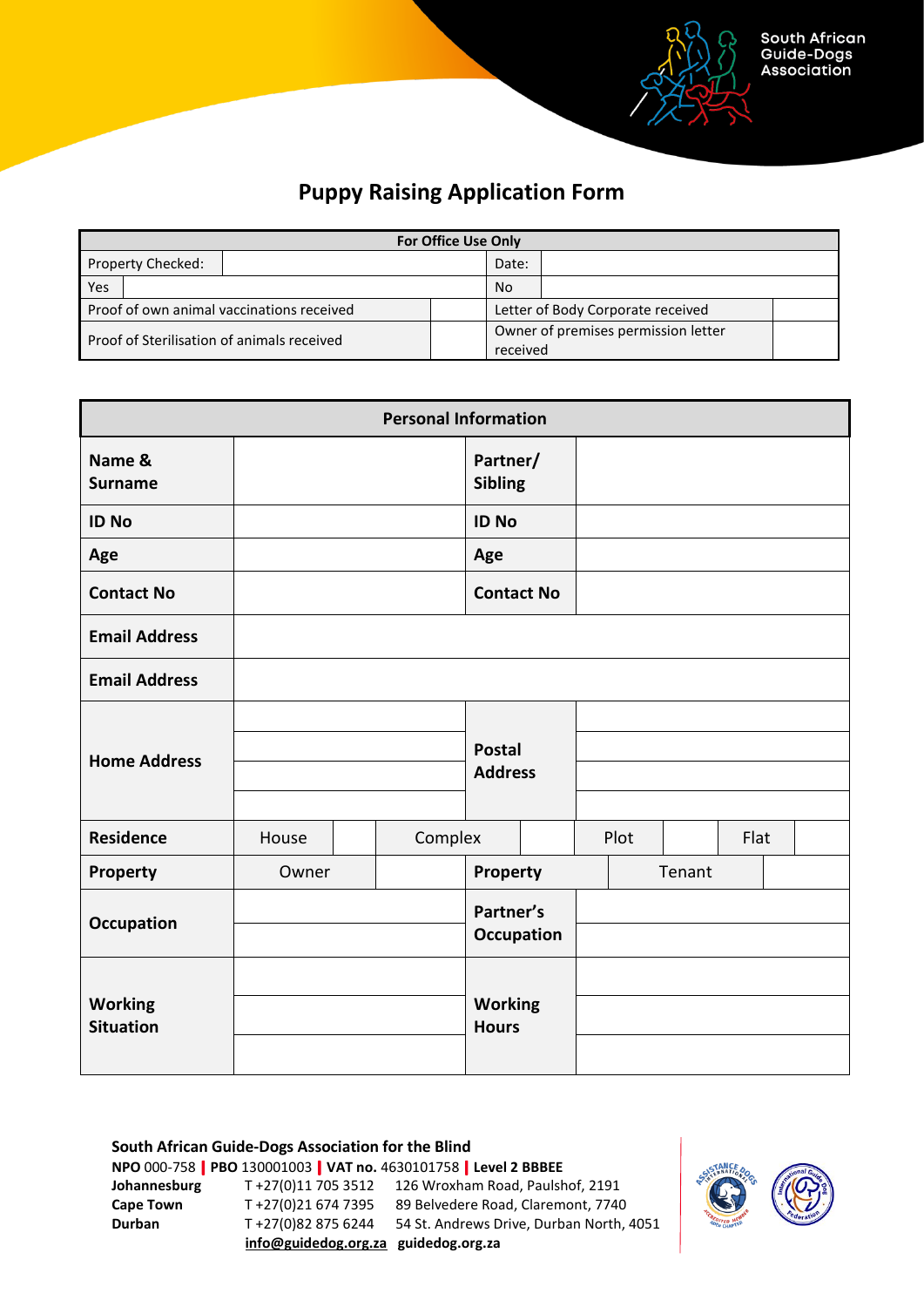South African<br>Guide-Dogs **Association** 

| <b>Business from</b><br>home         | If yes, what<br>is the set up |             |  |
|--------------------------------------|-------------------------------|-------------|--|
| Children                             |                               | <b>Ages</b> |  |
| Differently abled people in the home |                               |             |  |
| If Yes, please specify:              |                               |             |  |

## **Own Animals Information**

**Dogs/Cats/Rabbits/Birds/Fish/Chickens etc.**

- Please indicate date of pet's latest vaccination, de wormer and tick & flea schedule
- Annual vaccination of pets is required
- De wormer needs to be done every three months
- Tick & flea treatment needs to be done monthly or dependent on product specifications
- **Attach proof of pet/s vaccinations and deworming**

| <b>Name</b>                   | <b>Breed</b> |  |    | Gen-<br>der | ັ<br>Age | Vacc-<br>inations | De wormer | <b>Tick &amp; Flea</b> |  |  |
|-------------------------------|--------------|--|----|-------------|----------|-------------------|-----------|------------------------|--|--|
|                               |              |  |    |             |          |                   |           |                        |  |  |
|                               |              |  |    |             |          |                   |           |                        |  |  |
|                               |              |  |    |             |          |                   |           |                        |  |  |
|                               |              |  |    |             |          |                   |           |                        |  |  |
|                               |              |  |    |             |          |                   |           |                        |  |  |
|                               |              |  |    |             |          |                   |           |                        |  |  |
| Are your dog/s<br>sterilised? | Yes          |  | No |             |          | If not,<br>why?   |           |                        |  |  |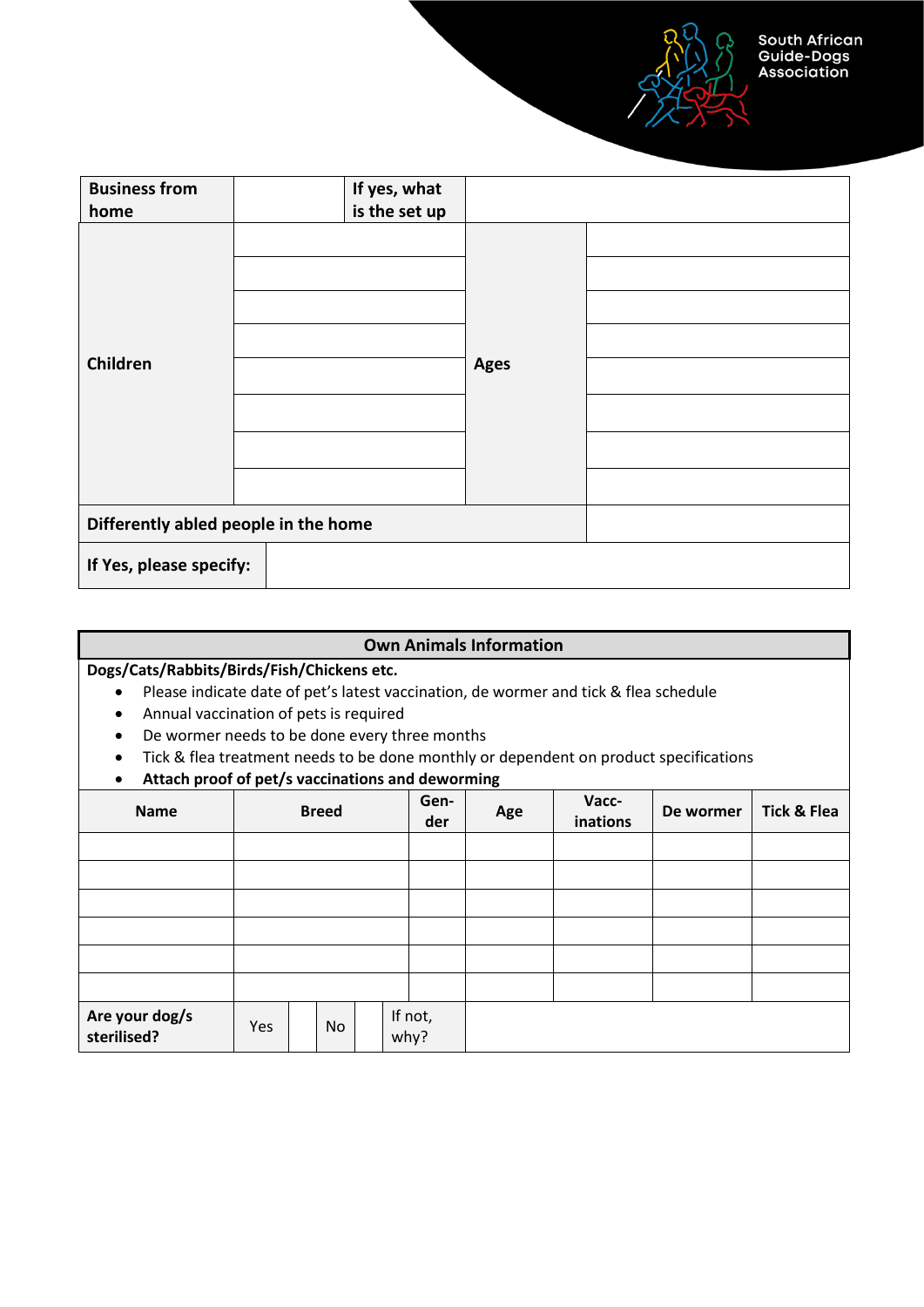

|                                                                   | <b>General Information</b> |              |
|-------------------------------------------------------------------|----------------------------|--------------|
|                                                                   | Day                        | <b>Night</b> |
| Where do your own dog/s sleep?                                    |                            |              |
| Where will the GDA puppy sleep?                                   |                            |              |
| What bed will be provided for the GDA<br>puppy?                   |                            |              |
| Where does your own dog/s eat?                                    |                            |              |
| How many times a day does your own<br>dog/s eat?                  |                            |              |
| Where will the GDA puppy eat?                                     |                            |              |
| If you have cat/s, where do they eat?<br>Where is the bowls kept? |                            |              |
| Does your cat/s have a litter box?<br>If yes, where?              |                            |              |
| Is your cat/s socialised with dog/s and a<br>variety of breeds?   |                            |              |

| <b>Socialising and Training Information</b>                                             |                                                                                         |  |  |  |  |  |  |  |  |
|-----------------------------------------------------------------------------------------|-----------------------------------------------------------------------------------------|--|--|--|--|--|--|--|--|
| Do you take your own dogs to dog parks?                                                 |                                                                                         |  |  |  |  |  |  |  |  |
| Have your own dog/s attended any socialisation classes? If any, which Puppy School?     |                                                                                         |  |  |  |  |  |  |  |  |
|                                                                                         |                                                                                         |  |  |  |  |  |  |  |  |
|                                                                                         |                                                                                         |  |  |  |  |  |  |  |  |
| Do you have a flexible schedule during the week for classes and extra training session? |                                                                                         |  |  |  |  |  |  |  |  |
| 1.                                                                                      | Are you able to attend Puppy Classes once a week during working hours? Weekends are not |  |  |  |  |  |  |  |  |
| included.                                                                               |                                                                                         |  |  |  |  |  |  |  |  |
|                                                                                         |                                                                                         |  |  |  |  |  |  |  |  |
|                                                                                         |                                                                                         |  |  |  |  |  |  |  |  |
| 2. Are you able to do extra training if necessary?                                      |                                                                                         |  |  |  |  |  |  |  |  |
|                                                                                         |                                                                                         |  |  |  |  |  |  |  |  |
|                                                                                         |                                                                                         |  |  |  |  |  |  |  |  |
| Are you able to do regular training outings?<br>3.                                      |                                                                                         |  |  |  |  |  |  |  |  |
|                                                                                         |                                                                                         |  |  |  |  |  |  |  |  |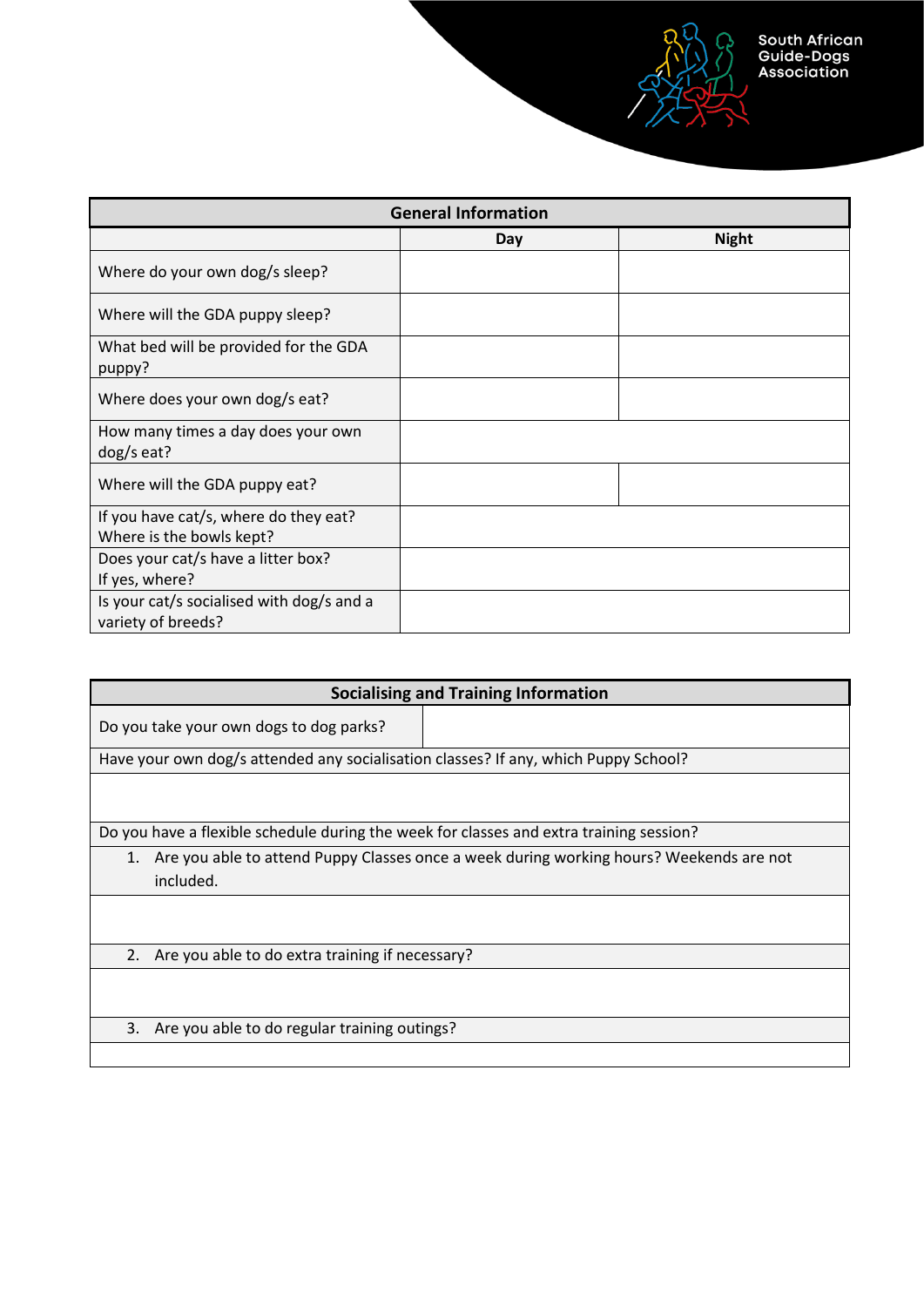## 4. Are you willing to attend Marketing Events?

| <b>Property Information</b>                      |              |                 |                    |      |                                                              |                    |                       |  |                       |  |
|--------------------------------------------------|--------------|-----------------|--------------------|------|--------------------------------------------------------------|--------------------|-----------------------|--|-----------------------|--|
| Do you have any of the following:                |              |                 |                    |      |                                                              |                    |                       |  |                       |  |
| <b>Swimming Pool</b>                             |              |                 | <b>Fenced Pool</b> |      |                                                              | Pool Cover         |                       |  |                       |  |
| Pond                                             |              |                 |                    |      | Are water features<br><b>Water Features</b><br>raised/sunken |                    |                       |  |                       |  |
| Do your own dogs swim?                           |              |                 |                    |      |                                                              |                    |                       |  |                       |  |
| Type of perimeter: wall / fencing?               |              |                 |                    |      |                                                              |                    |                       |  |                       |  |
| Palisades                                        | <b>Brick</b> | Concrete        |                    | Wood |                                                              | <b>Clear Fence</b> | <b>Electric Fence</b> |  | <b>Barbed</b><br>wire |  |
| Part wall / Part fence                           |              | Other (Specify) |                    |      |                                                              |                    |                       |  |                       |  |
| Height at lowest point?                          |              |                 |                    |      |                                                              |                    |                       |  |                       |  |
| Height at highest point?                         |              |                 |                    |      |                                                              |                    |                       |  |                       |  |
| Do you have a separate back garden?              |              |                 |                    |      |                                                              |                    |                       |  |                       |  |
| Do you have a courtyard?                         |              |                 |                    |      |                                                              |                    |                       |  |                       |  |
| Is your driveway closed off from the front gate? |              |                 |                    |      |                                                              |                    |                       |  |                       |  |
| Do you have a double-story property with a       |              |                 |                    |      |                                                              |                    |                       |  |                       |  |
| staircase? If yes, are they open or closed?      |              |                 |                    |      |                                                              |                    |                       |  |                       |  |
| How many flights of stairs do you have if any?   |              |                 |                    |      |                                                              |                    |                       |  |                       |  |
| Can the stairs be cornered off, if you have any? |              |                 |                    |      |                                                              |                    |                       |  |                       |  |
| Do you use any pesticides or poisons in or       |              |                 |                    |      |                                                              |                    |                       |  |                       |  |
| around your home and garden?                     |              |                 |                    |      |                                                              |                    |                       |  |                       |  |
| If so, which products do you use?                |              |                 |                    |      |                                                              |                    |                       |  |                       |  |

South African<br>Guide-Dogs<br>Association